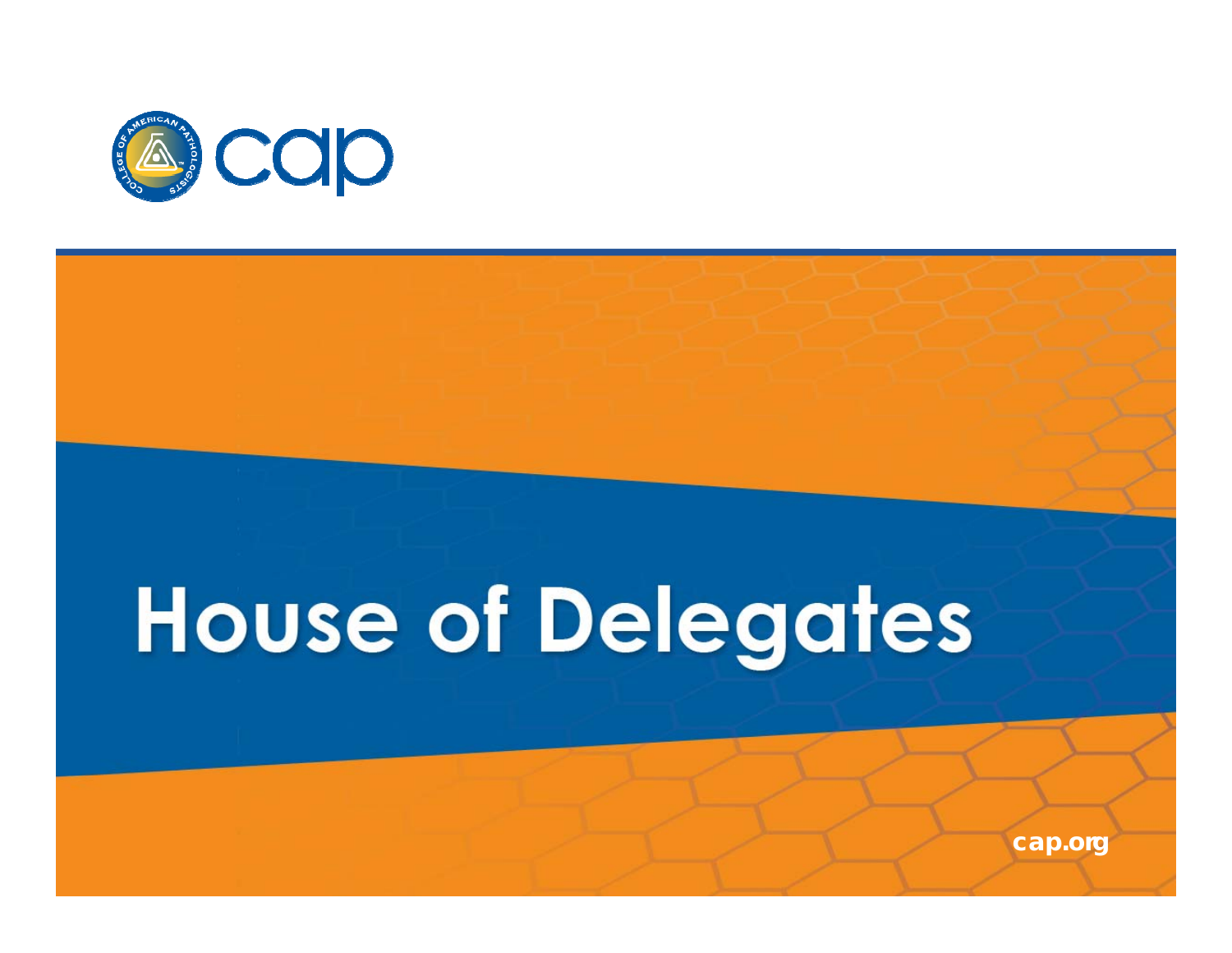### **Purpose**

- **HOD functions as an integrated unit with the Board of Governors, CAP Councils and Committees**
- **HOD focuses on the needs of CAP members by :**
	- $\bigcirc$  **Providing input on College policies and initiatives**
	- **Validating decisions**
	- **Serving as leaders on CAP Committee and Councils**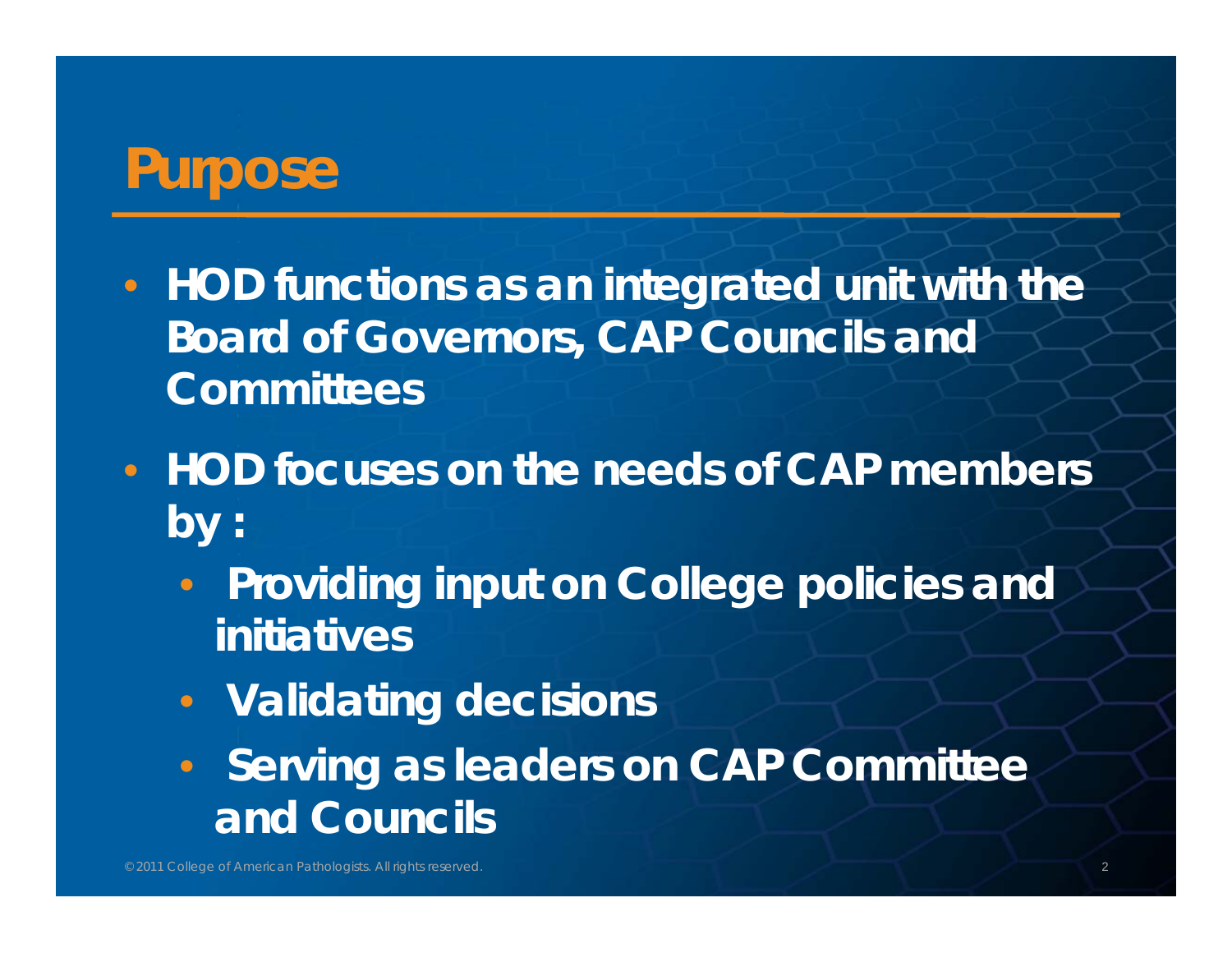## **House of Delegates Steering Committee**

•**Speaker - David Novis MD, FCAP** <sup>o</sup>**Principal officer of House of Delegates** •**Vice Speaker – Rebecca L. Johnson, MD, FCAP** <sup>o</sup>**Assists in the duties of the Speaker** •**Secretary – Arthur McTighe, MD, FCAP** <sup>o</sup>**Maintains records of meetings and census** •**Sergeant-at-Arms – Alfred W. Campbell, MD, FCAP and Bharati Jhaveri, MD, FCAP** <sup>o</sup>**Keep order, seek members, approve credentials** •**Member-At-Large – Nancy C. Kois, MD, FCAP and John G. Newby, MD, FCAP** <sup>o</sup>**Assists in advancing goals of HODSC**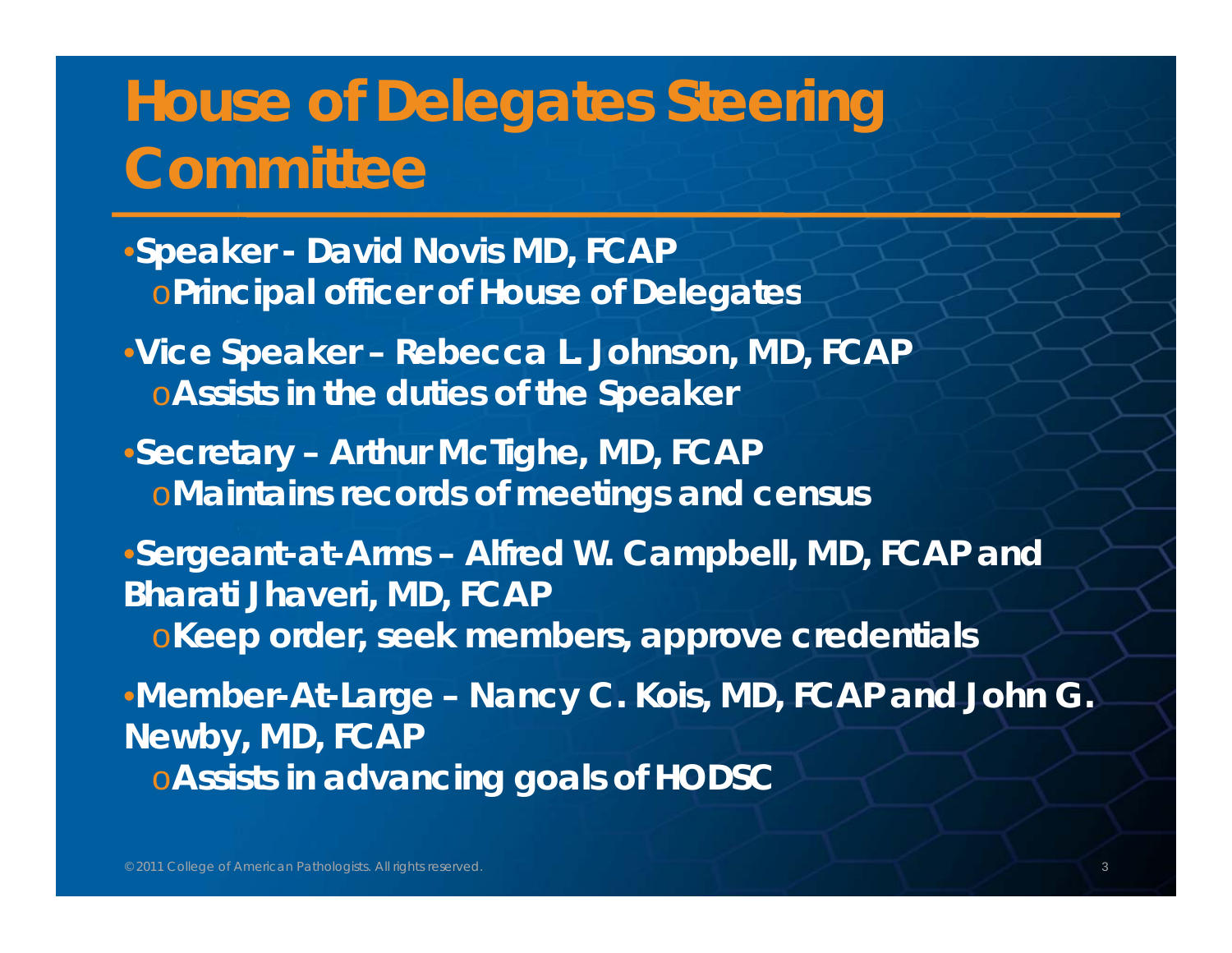#### **Delegate/Alternate Qualifications and Commitment**

- $\bullet$ **• CAP Fellow in good standing**
- $\bullet$ **Serve three-year term**
- $\bullet$  **Attend two meetings annually, find an alternate if you t tt d cannot atten**

o *Dele gates make all their own travel arrangements for HOD meetings.*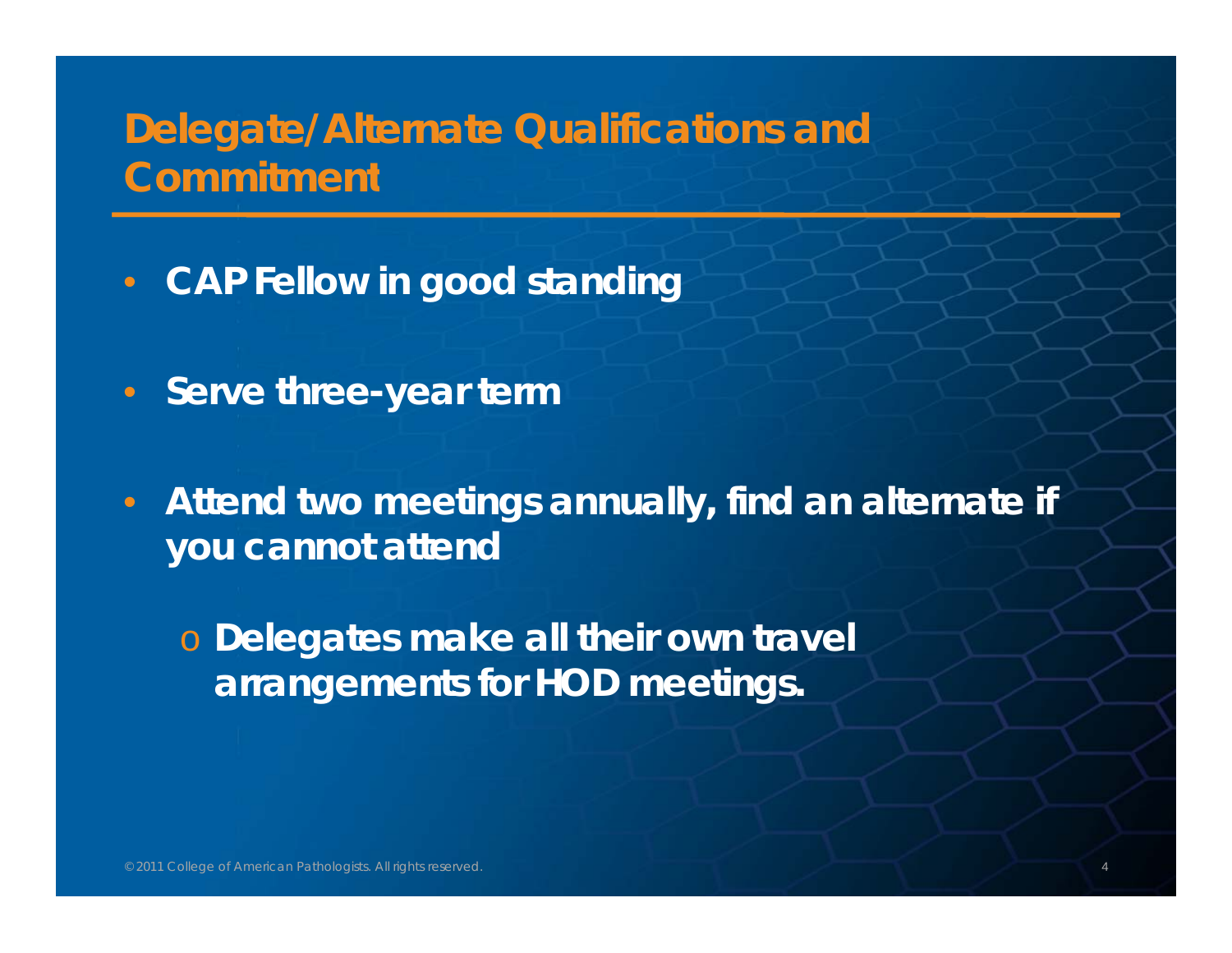#### **Delegate/Alternate Responsibilities**

- **Serve as an important communication and membership link between CAP leadership and CAP members.**
- **Key source of information on activities, programs, and policies of the CAP CAP.**
- $\bullet$  **Communicate with and contribute to the recommendation of CAP p yp g olic y positions, includin g the identification of situations that might be addressed through CAP policies.**
- **Delegates and alternates to the CAP HOD are expected to foster a positive and useful two -way relationship between grassroots pathologists and the CAP leadership.**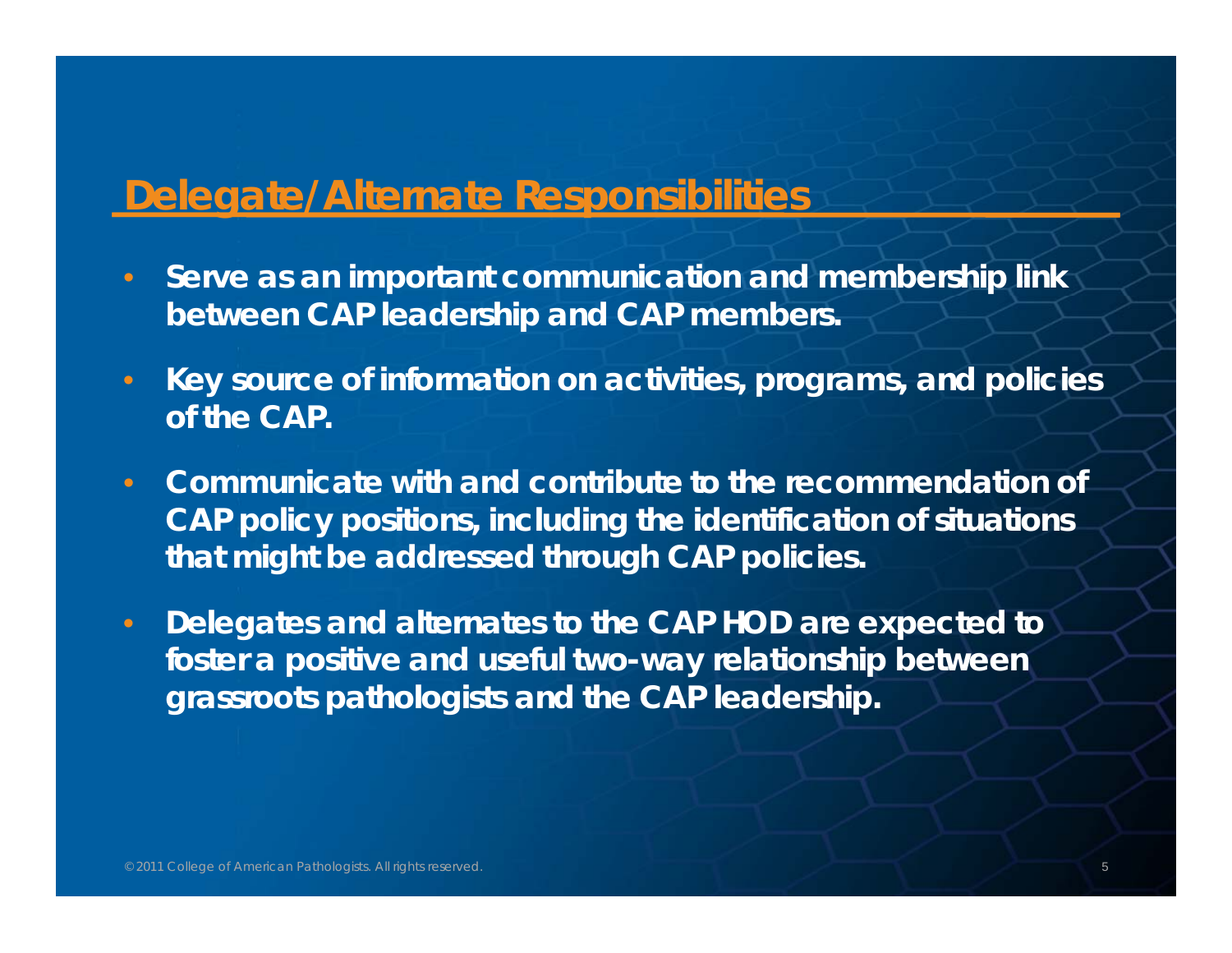#### **Delegate/Alternate Reimbursement**

- **Attending 1 meeting in the calendar year, receive up to \$100 reimbursement.**
- **Attend 2 meetings in the calendar year, receive up to \$300 reimbursement.**
- **Appropriate receipts must accompany reimbursement form.**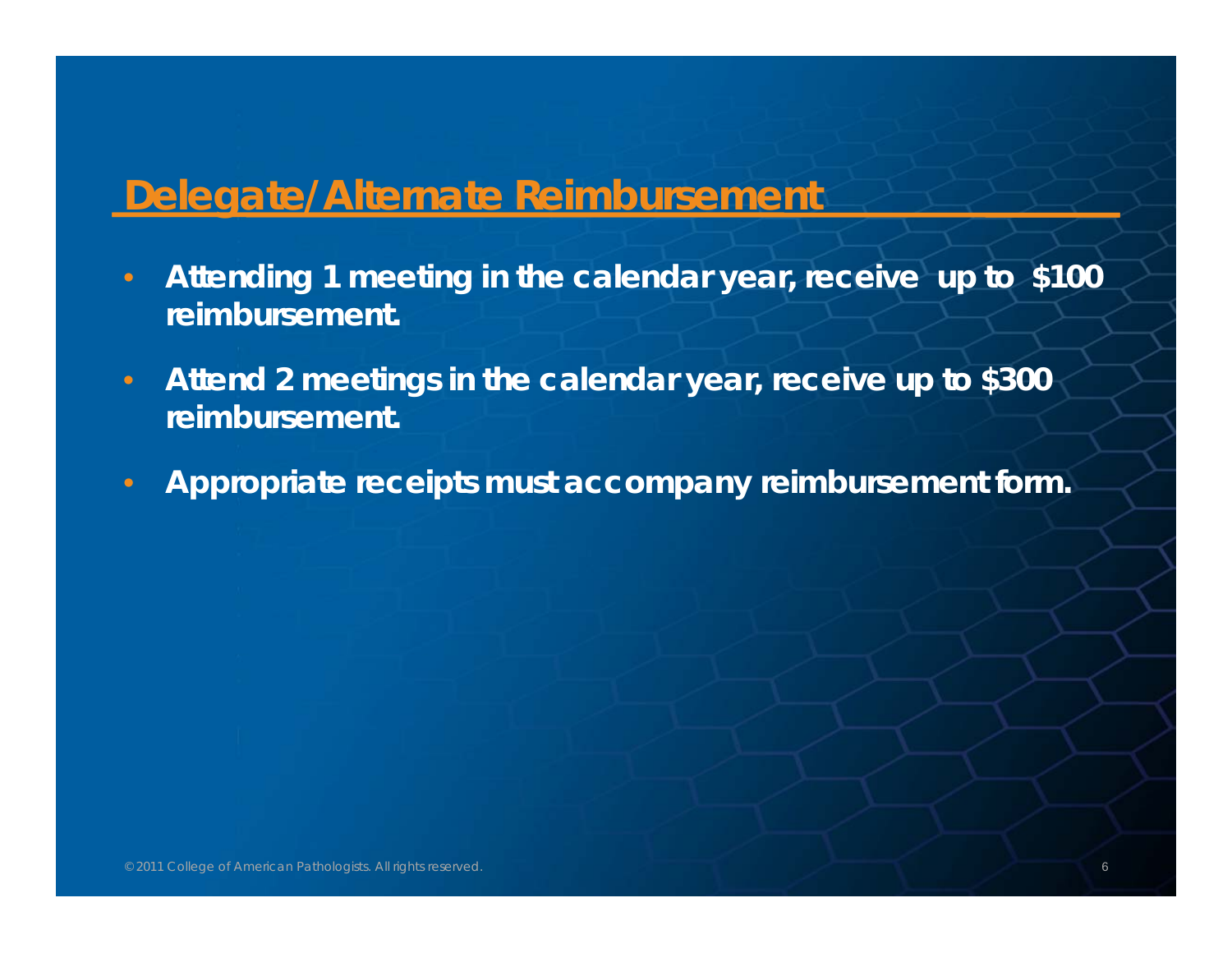#### **2012 House of Delegates Meetings**

- $\bullet$  **Spring 2012**
	- o **Saturday, March 17, 2012, Vancouver BC**
		- **E** USCAP meeting nearby
- $\bullet$  **Policy Conference 2012 – May 7-9, 2012, Washington DC**
- **Fall 2012**
	- o **Saturday, September 8, 2012, San Diego, CA Held in conjunction with CAP '12 –THE Pathologists' Meeting**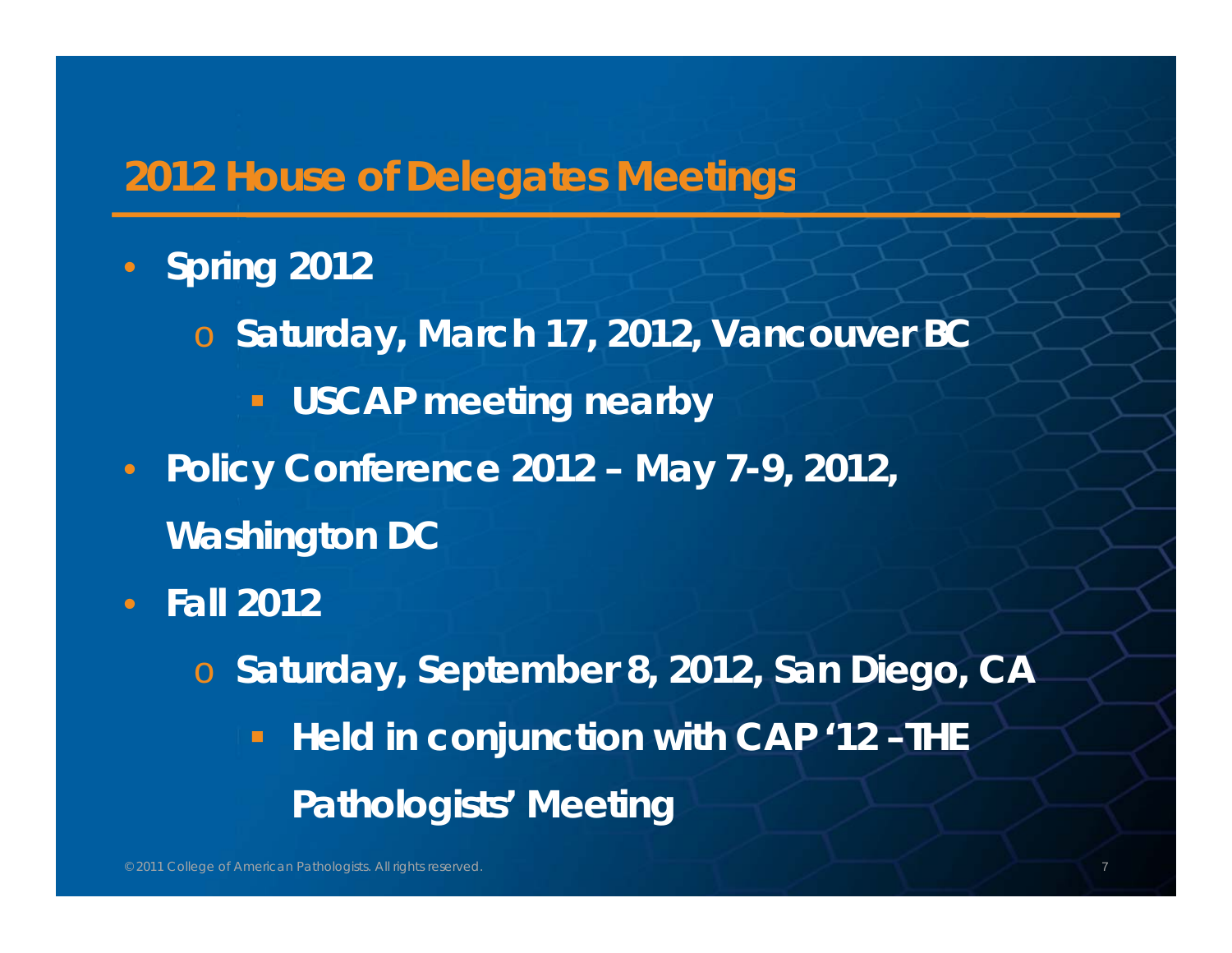#### **Fall '11 Meeting Specifics - Friday**

• **Welcome Reception 8:30pm – 10pm** o **Meet Your Steering Committee o Pick up "I'm a New Delegate" pin at table near entrance**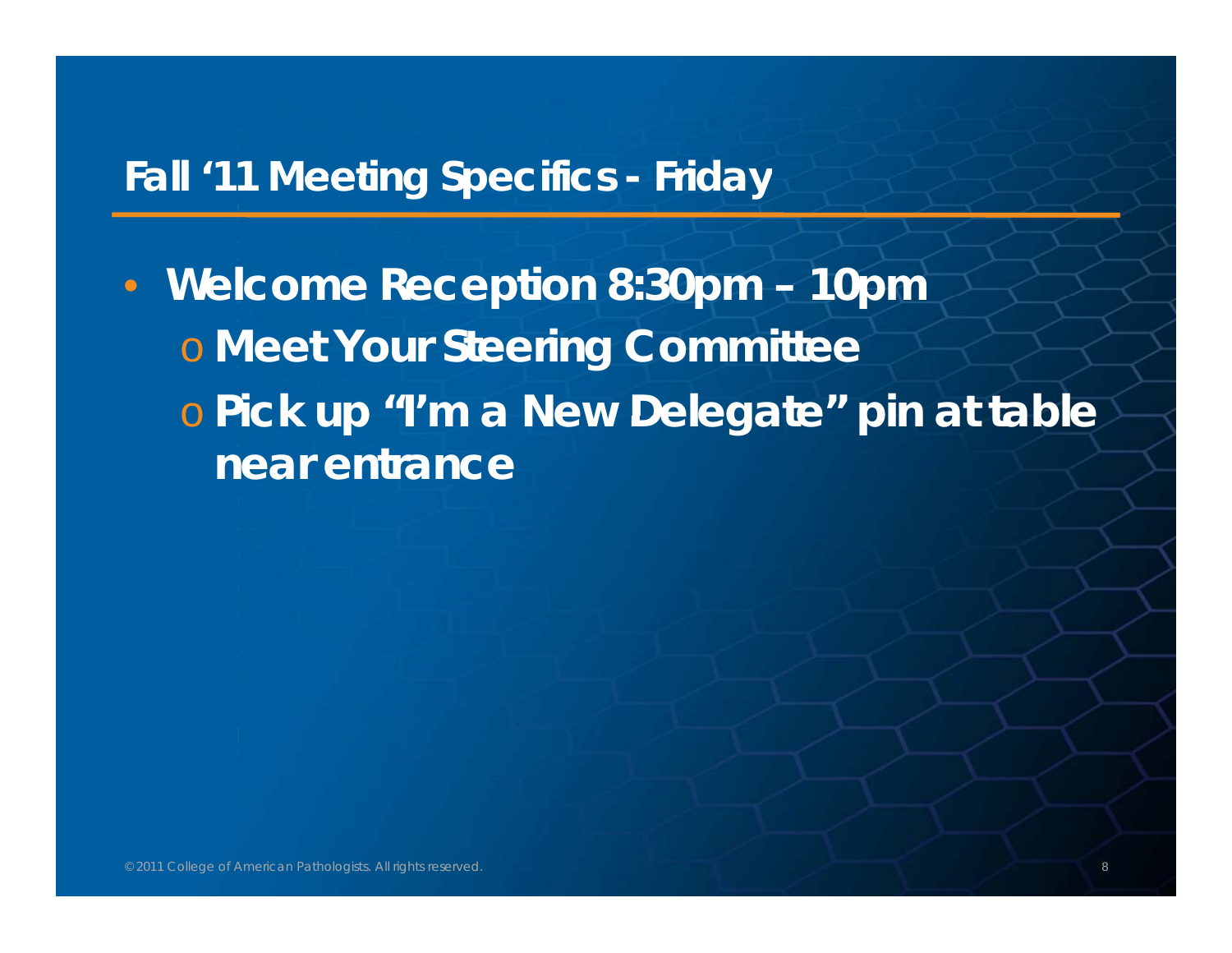#### **Fall '11 Meeting Specifics - Saturday**

- **7 – 8am HOD/RF Registration & Breakfast**
	- **Pick up Agenda Book**
	- **Take Blue Napkin at Breakfast**
- **8 – 10:15am HOD/RF Forum Joint Session**
- **10:30 – Noon HOD Meeting**
- $\bullet$  **Noon – 1:15pm HOD/RF Lunch** o **Take Blue Napkin at Lunch**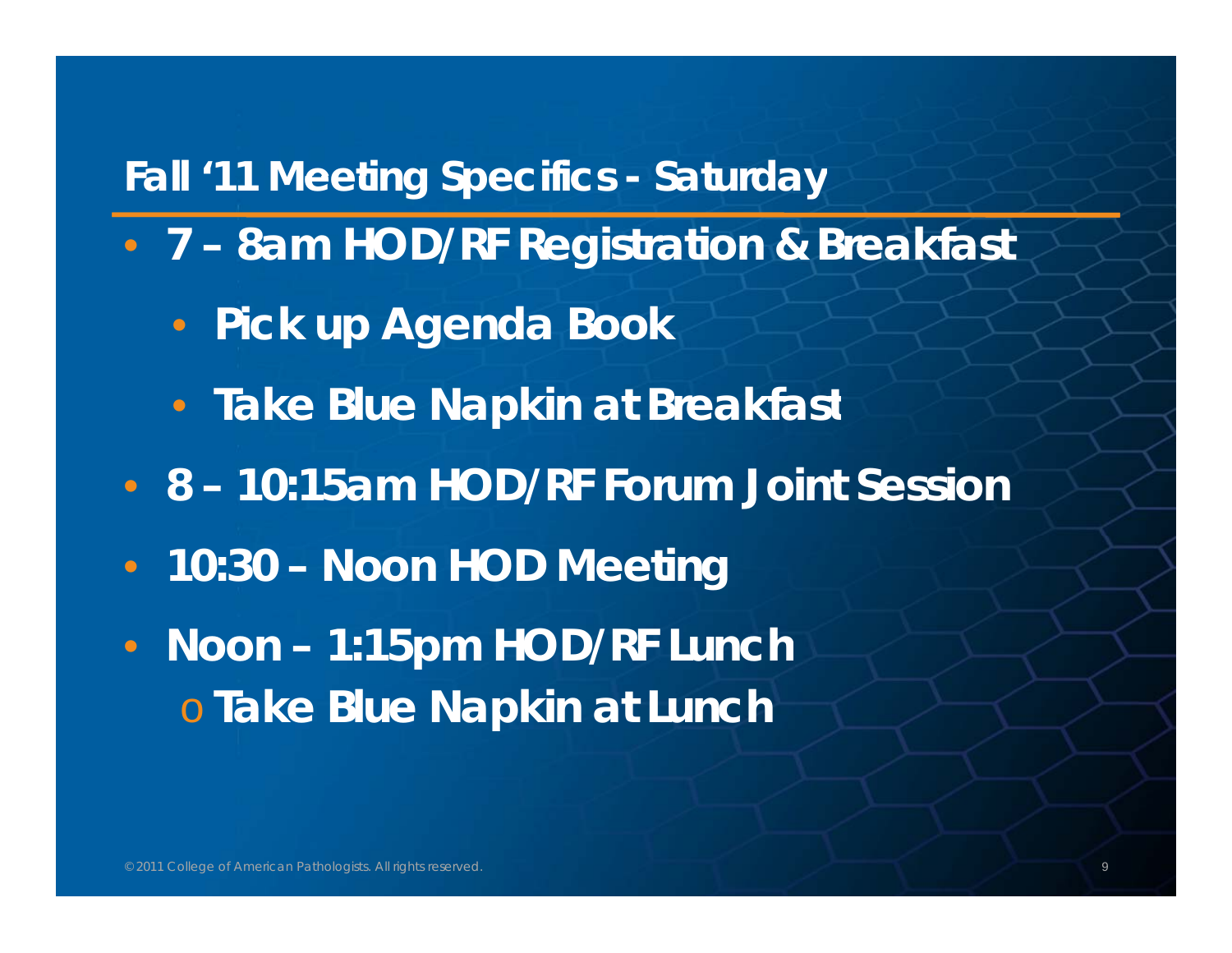#### **Fall '11 Meeting Specifics – Saturday continued**

- **1:30pm – 3pm HOD Meeting**
- **3:10 – 4pm Afternoon Joint Session**
- **4:00 – 5pm HOD/RF Networking Reception**
- $\bullet$  **6pm Presidential Inaugural Events (HOD members receive complimentary ticket + 1Guest)**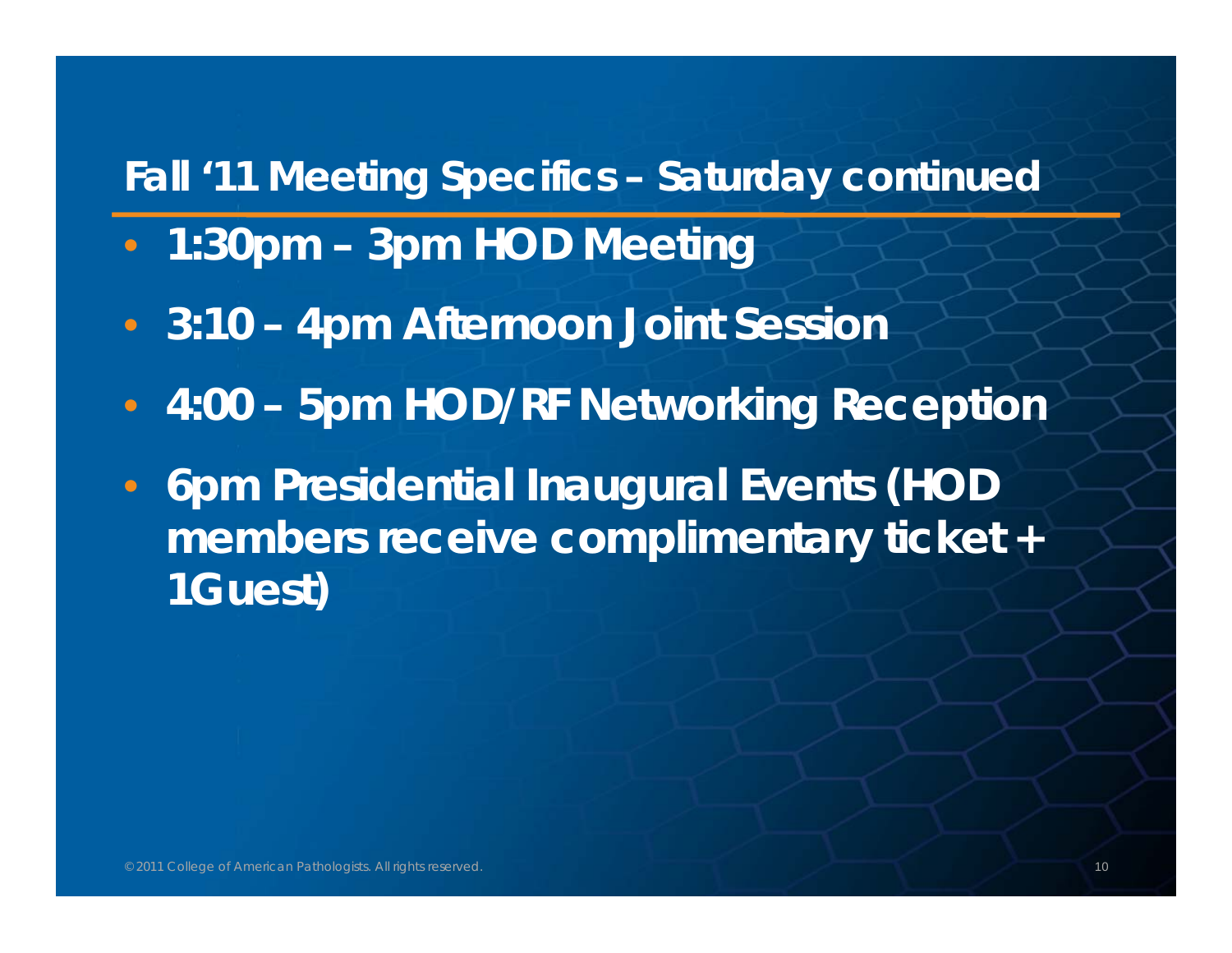#### **CAP HOD Staff**

**Sandra GrearVice President, Communications and Membership 847-832-7536; sgrear@cap.org**

**Geoffrey Jaroch Director, Membership and Member Marketing 847-832-7062; gjaroch@cap org gjaroch@cap.org**

**Marci ZeranteSenior Manager, Member Engagement 847-832-7656, mzerant@cap.org**